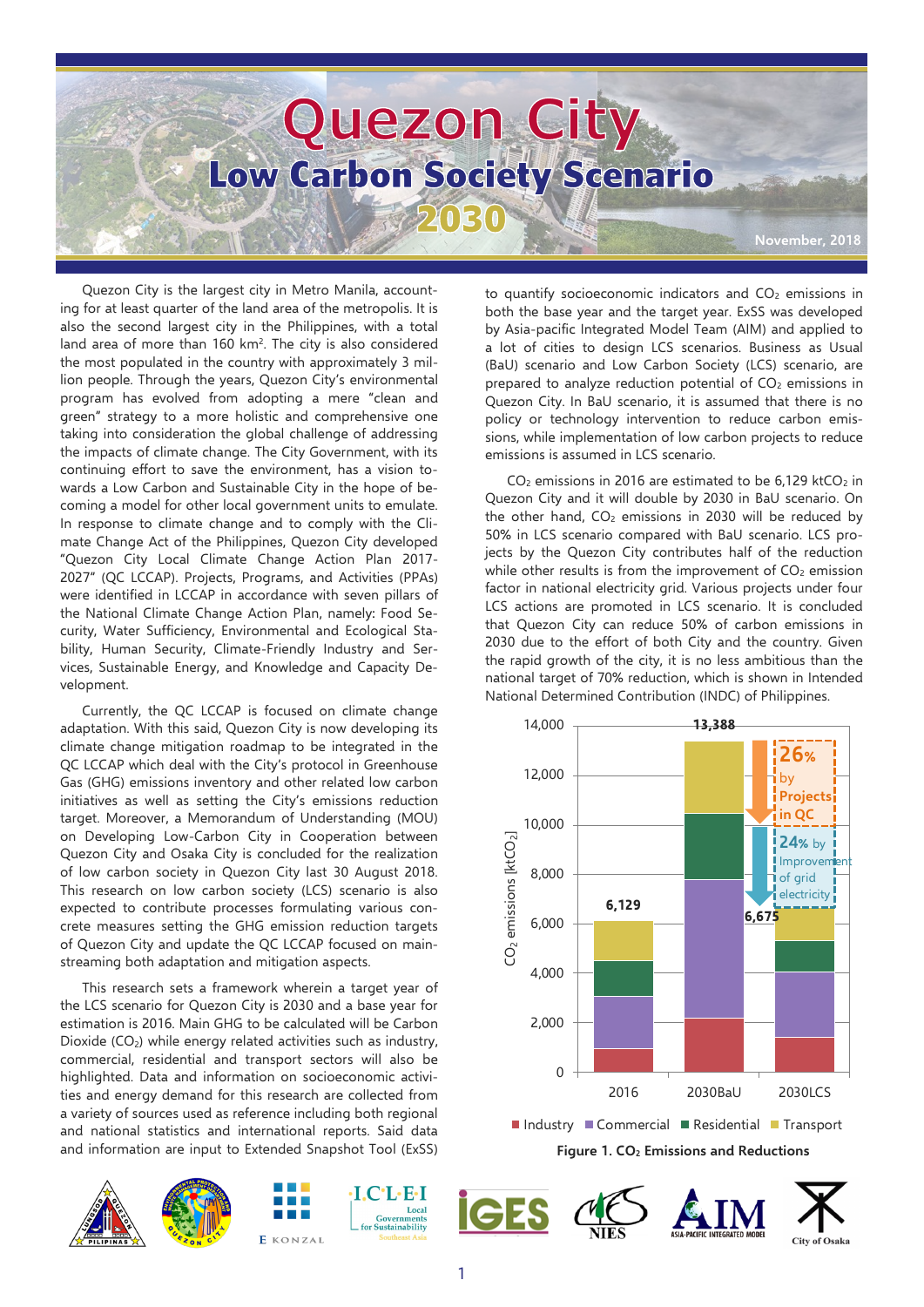# **CIOECONOMIC STATUS**

Socioeconomic indicators such as population and gross regional domestic products (GRDP) in 2030 has been estimated as shown in Table 1 based on the collected information from the Philippine Statistical Yearbook, Regional Accounts and other sources.

Population will increase to 3.7 million in 2030 or become 1.3 times as large as that in 2016. Population growth rate is 1.17 %/year from 2016 to 2020 corresponding to population projection of Quezon City, while it is assumed to be 1.85 %/ year from 2020 to 2030 following INDC of Philippines. No. of households will reach 1.2 million in 2030 or increase by 1.6 times compared to 2016. It is assumed that household size will decrease from 3.9 persons/household in 2016 to 3.0 persons/households in 2030 with economic growth and improvement of living standard.

With regard to macro economy of Quezon City, GRDP in 2016 is estimated to be 998 bil. PHP based on GRDP of National Capital Region (NCR) and the ratio of No. of establishments between Quezon City and NCR. Tertiary industry accounts for 84% of GRDP in Quezon City. GRDP will grow at an average rate of 6.5 %/year and reach 2,404 bil. PHP in 2030. The same assumption as INDC is used for GRDP growth rate. GRDP per capita in 2030 will be 643,050 PHP or 1.9 times as large as that in 2016. Commercial industries which are represented by ICT industry will lead economic growth of Quezon City, therefore share of tertiary industry will expand in the coming decade.

#### **Table 2. Key Socioeconomic Indicators**

|                                | Unit       | 2016      | 2030      | 2030/<br>2016 |
|--------------------------------|------------|-----------|-----------|---------------|
| Population                     | persons    | 2,970,562 | 3,738,615 | 1.26          |
| No. of Households              | households | 761.374   | 1.246.205 | 1.64          |
| GRDP per capita                | thous. PHP | 336       | 643       | 1.91          |
| <b>GRDP</b>                    | mil. PHP   | 997.505   | 2.404.116 | 2.41          |
| Primary                        |            | 2,169     | 3.733     | 1.72          |
| Secondary                      |            | 155,131   | 337,982   | 2.18          |
| Tertiary                       |            | 840.204   | 2.062.401 | 2.45          |
| <b>Final Consumption</b>       | mil. PHP   | 739,544   | 1,716,751 | 2.32          |
| <b>Gross Capital Formation</b> | mil. PHP   | 185,417   | 430,420   | 2.32          |
| Export                         | mil. PHP   | 227.765   | 528.724   | 2.32          |
| Import                         | mil. PHP   | 267.150   | 599.647   | 2.24          |

Transport demand and share in 2016 is estimated as described in Table 4 mainly based on the technical report on "The Project for Capacity Development on Transportation Planning and Database Management in the Republic of the Philippines" by ALMEC Corporation and Oriental Consultants. Jeepney is the most frequently used transportation other than walking and biking in Quezon City.

Transport demand will also rise with population growth and economic growth. Passenger transport demand will increase by 1.7 times between 2016 and 2030. Figure 3 shows modal share in passenger transport. Share of private cars, and motorbikes will expand in BaU scenario as income increases. In contrast, modal shift from motorbikes and private cars to public transportation such as bus and MRT are expected in LCS scenario. Freight transport demand will grow as manufacturing production increases. The demand in 2030 will become 2.2 times as much as that in 2016.

#### **Table 3. GRDP by Economic Activity**

|                                                        | 2016<br>[mil. PHP] | 2030<br>[mil. PHP] | 2030/<br>2016 |
|--------------------------------------------------------|--------------------|--------------------|---------------|
| Primary                                                | 2,169              | 3,733              | 1.72          |
| Secondary                                              | 155,131            | 337,982            | 2.18          |
| Mining and Quarrying                                   | 0                  | 0                  |               |
| Manufacturing                                          | 105,089            | 222,267            | 2.12          |
| Construction                                           | 50,042             | 115,715            | 2.31          |
| <b>Tertiary</b>                                        | 840,204            | 2,062,401          | 2.45          |
| Electricity, Gas and Water Supply                      | 21,679             | 45,201             | 2.08          |
| Transportation, Storage and<br>Communication           | 30,717             | 79,262             | 2.58          |
| Trade and Repair of Goods                              | 277,315            | 665,841            | 2.40          |
| <b>Financial Intermediation</b>                        | 127,626            | 304,339            | 2.38          |
| Real Estate, Renting and Business<br><b>Activities</b> | 186,250            | 454,415            | 2.44          |
| Administration and Defense;<br>Social Security         | 67,979             | 177,001            | 2.60          |
| <b>Other Services</b>                                  | 128,638            | 336,343            | 2.61          |
| Total                                                  | 997,505            | 2,404,116          | 2.41          |





| Table 4. Transport Demand |  |  |  |  |  |
|---------------------------|--|--|--|--|--|
|---------------------------|--|--|--|--|--|

|                                 | Unit       | 2016   | 2030BaU | <b>2030LCS</b> |
|---------------------------------|------------|--------|---------|----------------|
| Passenger Transport mil.pass.km |            | 19.852 | 33.623  | 32.974         |
| Freight Transport               | mil.ton.km | 105    | -227    | 227            |
|                                 |            |        |         |                |

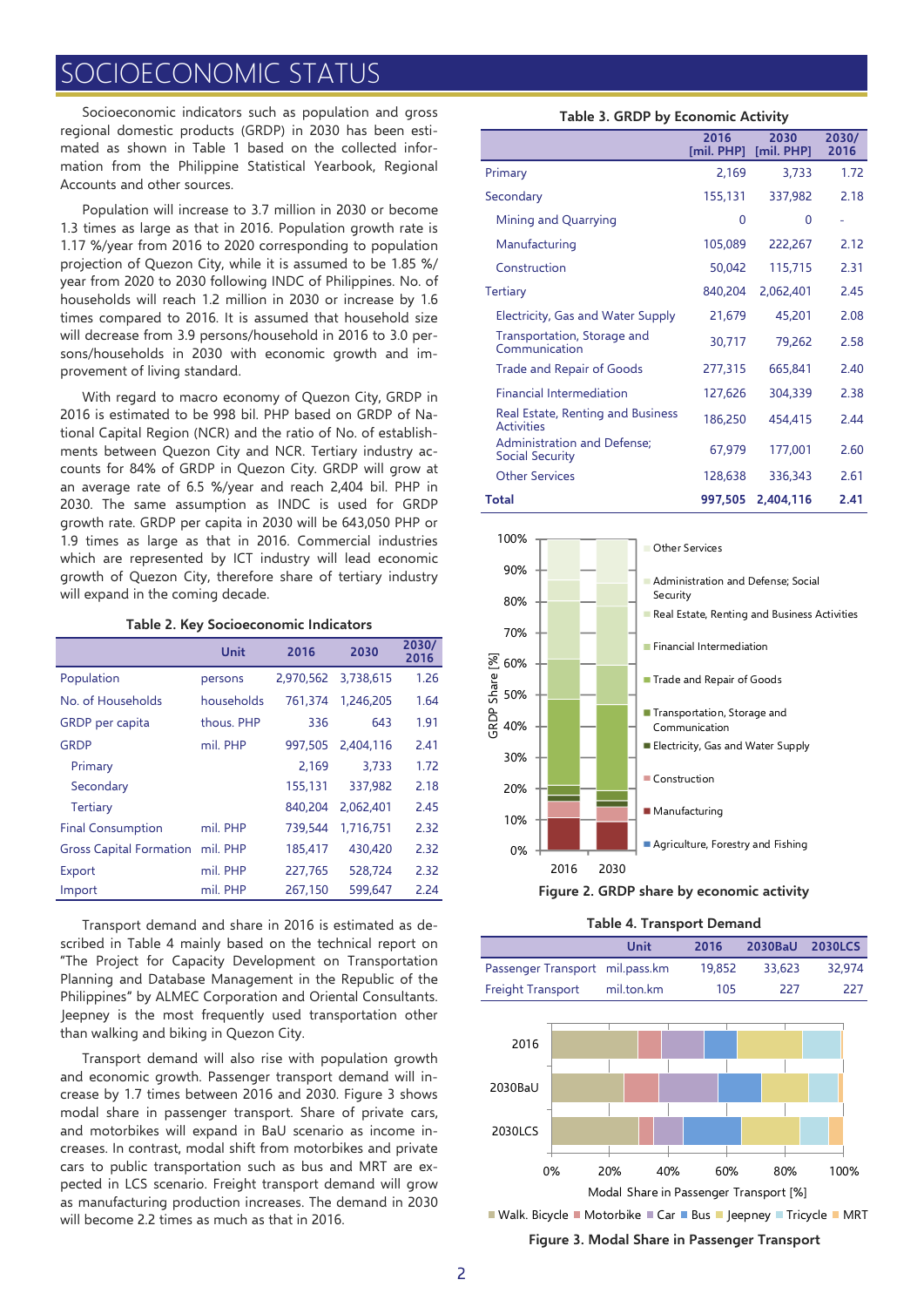# ENERGY DEMAND & SUPPLY

It is estimated that final energy consumption in Quezon City is 1,524 ktoe in 2016. Electricity consumption data can be acquired from an electric company. Other fuel consumption is estimated based on national energy consumption data prepared by Philippine Statistics Authority and an energy balance table made by International Energy Agency (IEA), because it is difficult to collect data of Quezon City. National energy consumption data is divided into the city's consumption at a ratio of socioeconomic indicators in each sector.

Final energy consumption will rise by 2.1 times from 2016 to 2030 under BaU scenario due to population and economic growth. Moreover, energy consumption in the commercial sector will grow remarkably as described in Figure 3. It is also indicated that an increase of electricity demand is the largest among fuels. In LCS scenario, end use energy demand will be 2,269 ktoe with 29% of reduction from BaU scenario. Implementation of LCS projects will lead to shifting from coal and oil to electricity and renewable energy.

Figure 4 shows energy mix in power supply in the Philippines. Coal accounts for nearly 50% in 2016. We assumed the same energy mix as 2016 for 2030 BaU scenario. On the other hand, Use of natural gas and renewable energy in energy mix will expand and it will result in improvement of  $CO<sub>2</sub>$ emission factor of electricity in LCS scenario. Share of renewable energy will increase to 28% except for hydropower. Philippine Energy Plan 2017-2040, Renewable Energy Plans & Programs 2011-2030 are used as reference for energy mix in LCS scenario. It is also assumed that transmission loss in electricity supply will be reduced in LCS scenario. Reduction changes can also be attributed based on the implementation of national and regional policies in the country.



## EMISSIONS & REDU

Table 5 describes estimated CO<sub>2</sub> emissions in Quezon City.  $CO<sub>2</sub>$  emission will increase by 2.2 times from 6,129 ktCO<sub>2</sub> in 2016 to 13,388 ktCO<sub>2</sub> in 2030 BaU scenario. The largest emission source is the commercial sector both in 2016 and 2030. It is indicated that the commercial sector has a big potential to reduce CO<sub>2</sub> emission for Quezon City. In LCS scenario, CO<sub>2</sub> emission in 2030 can be reduced by 50% compared with BaU scenario. LCS actions and projects in Quezon City contributes half of the emission reductions. LCS projects are grouped by four LCS actions shown in Table 6. The amount of emission reduction by Action 4, named "Clean & Smart Transport", is the largest among the actions. Other half of the reductions results from improvement of CO<sub>2</sub> emission factor of electricity.

|                                                   | 2016  | 2030<br><b>BaU</b> | 2030<br><b>LCS</b> | BaU/<br>2016 | LCS/<br><b>BaU</b> |
|---------------------------------------------------|-------|--------------------|--------------------|--------------|--------------------|
| $CO2$ Emissions [ktCO <sub>2</sub> ] 6,129 13,388 |       |                    | 6.675              | 2.18         | 0.50               |
| Industry                                          | 959   | 2.204              | 1.409              | 2.30         | 0.64               |
| Commercial                                        | 2.108 | 5.603              | 2659               | 2.66         | 0.17               |

**Table 5. CO<sup>2</sup> Emissions by Sector**

| CO <sub>2</sub> Emissions per<br>capita [tCO2/person] | 2.1   | 3.6   | 1.8   | 1.74 | 0.50 |
|-------------------------------------------------------|-------|-------|-------|------|------|
| CO <sub>2</sub> Emissions per<br>GDP [tCO2/mil. PHP]  | 6.1   | 5.6   | 2.8   | 0.91 | 0.50 |
| Transport                                             | 1.635 | 2.927 | 1.365 | 1.79 | 0.47 |
| Residential                                           | 1.427 | 2.653 | 1.241 | 1.86 | 0.47 |
| Commercial                                            | 2.108 | 5.603 | 2.659 | 2.66 | 0.47 |

#### **Table 6. Contribution to CO<sup>2</sup> Emission Reductions by Action and Sector [ktCO2]**

|                                                                                                                                | Industry | Commercial | Residential | Transport | <b>Total</b> |
|--------------------------------------------------------------------------------------------------------------------------------|----------|------------|-------------|-----------|--------------|
| <b>Action 1. Green Energy</b><br>Deployment of renewable electricity                                                           | 16       | 220        | 8           |           | 244          |
| Action 2. Sustainable Economy<br>Diffusion of low-energy offices and efficient factories                                       | 435      | 877        |             |           | 1,312        |
| Action 3. Smart & Eco-friendly Lifestyle<br>Promotion of low-energy home and appliance                                         |          |            | 427         |           | 427          |
| <b>Action 4. Clean &amp; Smart Transport</b><br>Energy efficient vehicle and modal shift                                       |          |            |             | 1,452     | 1,452        |
| <b>Total of Action by Quezon City</b>                                                                                          | 451      | 1.097      | 435         | 1.452     | 3,435        |
| <b>Improvement of CO<sub>2</sub> emission factor of electricity</b><br>Change of energy mix and reduction of transmission loss | 344      | 1.847      | 978         | 110       | 3,279        |
| <b>Total</b>                                                                                                                   | 794      | 2,944      | 1,412       | 1,562     | 6,713        |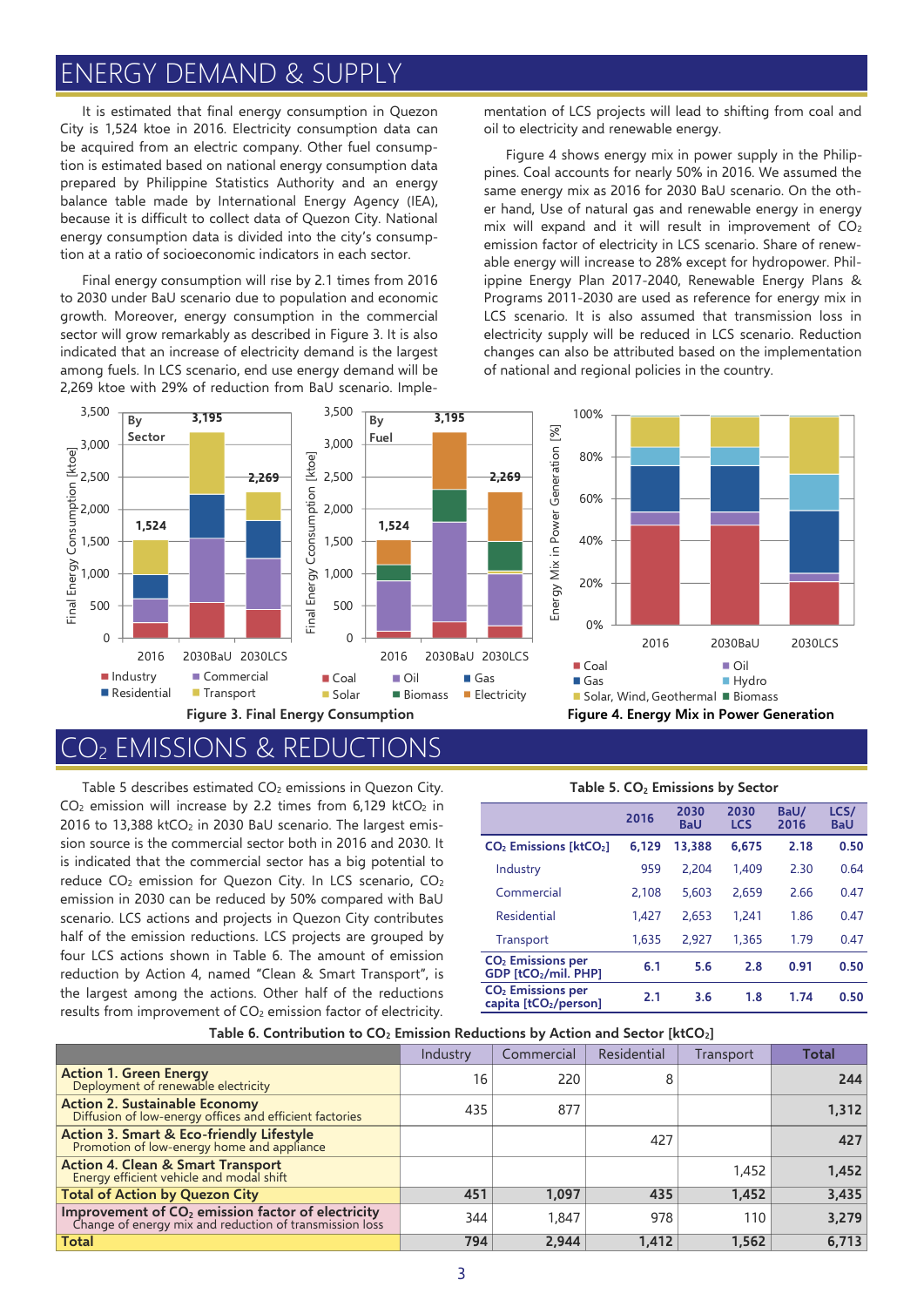# CO<sup>2</sup> EMISSION REDUCTION BY LCS ACTIONS/PROJECTS

35 LCS projects under the 4 actions will be implemented by 2030 to achieve CO<sub>2</sub> emission reduction in LCS scenario as shown in Table 9. These LCS projects are considered based on current climate policies in Quezon City, measures planned in "Osaka City Climate Change Action Plan" and projects described in LCS scenarios of other Asian cities which AIM team has developed. 8 projects of them has been already started as Low Carbon Development Initiative in Quezon City.

LCS projects regarding introduction of renewable electricity are categorized as Action 1, which will reduce carbon emissions by 244 ktCO<sub>2</sub> in 2030. Quezon City has a pilot solar power facility in Commonwealth High School which can generate 146,000 kWh every year. The City is also supported by C40 Cities Climate Leadership Group for the solarization of 50 public schools under the Cities Finance Facility (CFF) Program. We assume these pilot projects will lead diffusion of solar power generation in households, buildings and factories in the future and will result in installation of 100MW of photovoltaics by 2030. In addition, Quezon City is promoting Waste-to-Energy project that can process and convert the city's municipal solid waste (MSW) into clean energy. The facility will be capable of processing 3,000 ton/day of MSW and converting into 42MW of renewable energy.

#### **Action 2: Sustainable Economy**

Action 2 covers LCS projects pursuing energy efficient buildings and factories. Energy consumption will be saved through behavioral change as well as installation of technologies. Reduction of CO<sub>2</sub> emissions by this action will account for 1,312 ktCO<sub>2</sub>. Waste heat recovery in factories is one of projects promoted under the city-to-city collaboration with Osaka City.

### **Action 1: Green Energy Action 3. Smart & Eco-friendly Lifestyle**

LCS projects reducing home energy consumptions are included in Action 3. A variety of low carbon technologies such as LED lighting, solar water heater and heat pump water heating system will become popular in 2030. Energy standard for houses is also important to use energy efficiently. Total  $CO<sub>2</sub>$  emission reduction through this action is 427 ktCO<sub>2</sub>.

#### **Action 4: Clean & Smart Transport**

Action 4 is a group of LCS projects focused on transportation like modal shift to public transportation and diffusion of fuel efficient vehicles.  $CO<sub>2</sub>$  emission reduction by this action amounts to  $1,452$  ktCO<sub>2</sub>, which is the largest among the actions. Quezon City has partnerships with Meralco Energy Inc. and MC Metro Transport Operation Inc. to promote electric vehicles (EV). In LCS scenario, EV will accounts for 20% of passenger cars in 2030, which is equivalent to approx. 74 thousands of EVs on the road.

| Table 7. Main References for Base Year |                                |                                     |                 |                                                                          |                                                                        |  |  |
|----------------------------------------|--------------------------------|-------------------------------------|-----------------|--------------------------------------------------------------------------|------------------------------------------------------------------------|--|--|
|                                        | <b>Data</b>                    |                                     | Year            | Area                                                                     | <b>Source</b>                                                          |  |  |
|                                        |                                |                                     | 2010, 2015-2017 | QC                                                                       | <b>Quezon City</b>                                                     |  |  |
|                                        | Population                     |                                     | 2009-2017       | <b>NCR</b><br><b>National</b>                                            | Regional Accounts (Philippine Statistics Authority)                    |  |  |
| <b>Demography</b>                      |                                |                                     | 2010-2017       | QC                                                                       | Quezon City                                                            |  |  |
|                                        | No. of Households              |                                     |                 | <b>NCR</b>                                                               |                                                                        |  |  |
|                                        |                                | 2010                                |                 | <b>National</b>                                                          | 2017 Philippine Statistical Yearbook (Philippine Statistics Authority) |  |  |
|                                        | <b>Input-Output Tables</b>     | 2012                                |                 | <b>National</b>                                                          | <b>Philippine Statistics Authority</b>                                 |  |  |
|                                        | <b>GRDP</b>                    |                                     | 1998-2017       | <b>NCR</b>                                                               | Regional Accounts (Philippine Statistics Authority)                    |  |  |
| <b>Economy</b>                         | <b>GDP</b>                     |                                     | 2009-2017       | <b>National</b>                                                          | National Accounts (Philippine Statistics Authority)                    |  |  |
|                                        | No. of Establishments          | 2016                                |                 | QC                                                                       | 2017 Regional Social and Economic Trends                               |  |  |
|                                        |                                |                                     |                 | <b>NCR</b>                                                               | (Philippine Statistics Authority)                                      |  |  |
|                                        |                                | 2016                                |                 | QC                                                                       | Quezon City                                                            |  |  |
|                                        | No. of Vehicles                | 2015-2016                           |                 | <b>NCR</b>                                                               | <b>Philippine Statistics Authority</b>                                 |  |  |
| <b>Transport</b>                       |                                |                                     | 2002-2016       | <b>National</b>                                                          |                                                                        |  |  |
|                                        |                                |                                     | 2014            | QC                                                                       | The Project for Capacity Development on Transportation Planning        |  |  |
|                                        | No. of Trips & Modal Share     | 2014                                |                 | <b>NCR</b>                                                               | (ALMEC Corporation and Oriental Consultants Global Co., Ltd.)          |  |  |
|                                        | <b>Electricity Consumption</b> |                                     | 2011-2013, 2016 | QC                                                                       | <b>Quezon City</b>                                                     |  |  |
|                                        |                                | 1995-2016                           |                 |                                                                          |                                                                        |  |  |
|                                        | <b>Energy Consumption</b>      |                                     |                 | <b>National</b>                                                          | 2017 Philippine Statistical Yearbook (Philippine Statistics Authority) |  |  |
| <b>Energy</b>                          | <b>Energy Supply</b>           |                                     | 2008-2016       |                                                                          |                                                                        |  |  |
|                                        | <b>Power Generation</b>        |                                     |                 |                                                                          |                                                                        |  |  |
|                                        | <b>Energy Consumption</b>      |                                     | 1965-2017       | <b>National</b>                                                          | BP Statistical Review of World Energy (BP)                             |  |  |
|                                        | <b>Energy Balance Table</b>    |                                     | 2010-2015       | IEA World Energy Balance (IEA)<br><b>National</b>                        |                                                                        |  |  |
|                                        |                                |                                     |                 |                                                                          | Table 8. Main References for Future Projection                         |  |  |
|                                        | <b>Information</b>             |                                     | Area            |                                                                          | <b>Source</b>                                                          |  |  |
|                                        | Population Projection          |                                     | QC              | <b>Quezon City</b>                                                       |                                                                        |  |  |
| Socioeconomic                          | <b>GDP Growth Rate</b>         |                                     |                 | Intended Nationally Determined Contributions (The Philippine Government) |                                                                        |  |  |
|                                        | <b>Key Industries</b>          |                                     |                 | VISION OF QUEZON CITY (Quezon City)                                      |                                                                        |  |  |
|                                        | Peak System Demand             |                                     | <b>National</b> |                                                                          | Philippine Energy Plan 2017-2040 (Department of Energy)                |  |  |
|                                        |                                |                                     | <b>National</b> | Philippine Energy Plan 2017-2040 (Department of Energy)                  |                                                                        |  |  |
| <b>Energy</b>                          |                                | <b>Installed Renewable Capacity</b> |                 | Renewable Energy Plans & Programs 2011-2030 (Department of Energy)       |                                                                        |  |  |

# REFERENCES

Installed Capacity National Power Development Plan 2016-2040 (Department of Energy)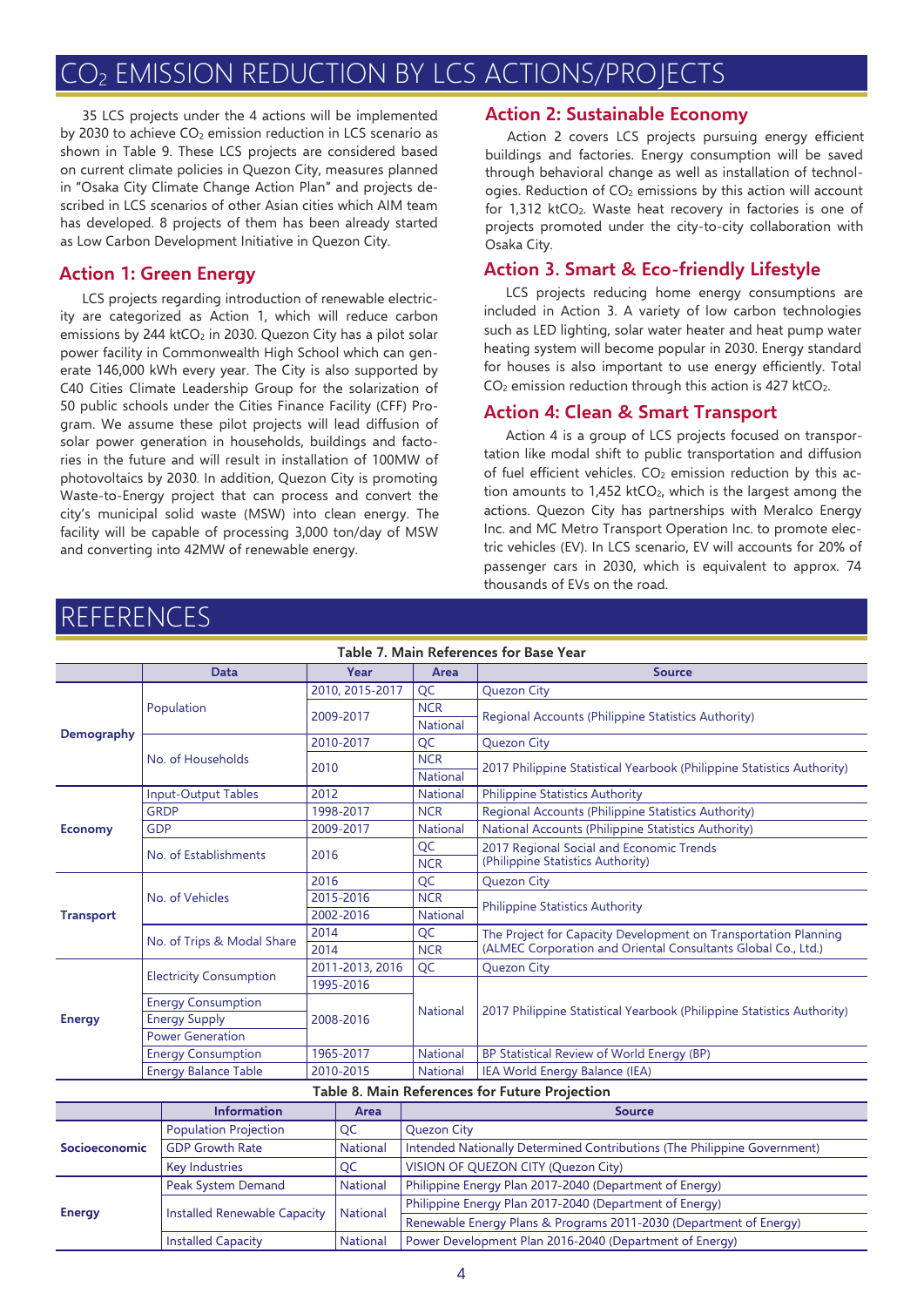# LCS PROJECTS TOWARD 2030

|              | Table 9. CO <sub>2</sub> Emission Reduction by Project                    |                                                          |                                                            |               |                                                             |
|--------------|---------------------------------------------------------------------------|----------------------------------------------------------|------------------------------------------------------------|---------------|-------------------------------------------------------------|
|              | Project                                                                   | <b>Extension</b><br>of Current<br>Projects <sup>*1</sup> | <b>Adopting</b><br>Projects of<br>Osaka City <sup>*2</sup> | <b>Sector</b> | <b>Emission</b><br><b>Reduction</b><br>(ktCO <sub>2</sub> ) |
|              | 1. Green Energy                                                           |                                                          |                                                            |               | 243.9                                                       |
|              | 1-01 Solar Energy Project (Buildings)                                     | $\checkmark$                                             | ✓                                                          | Commercial    | 53.4                                                        |
|              | 1-02 Solar Energy Project (Factories)                                     | $\checkmark$                                             | ✓                                                          | Industry      | 15.3                                                        |
|              | 1-03 Solar Energy Project (Households)                                    | $\checkmark$                                             | ✓                                                          | Residential   | 7.6                                                         |
|              | 1-04 Promotion of Geothermal Heat Pumps                                   |                                                          | ✓                                                          | Commercial    | 12.4                                                        |
|              | 1-05 Waste to Energy Project                                              | ✓                                                        |                                                            | Commercial    | 155.2                                                       |
|              | 2. Sustainable Economy                                                    |                                                          |                                                            |               | 1,311.9                                                     |
|              | 2-01 Green Building Ordinance and Advanced Energy Efficiency Standards    | ✓                                                        | ✓                                                          | Commercial    | 291.7                                                       |
|              | 2-02 Installation of High Efficiency Lighting in Buildings                |                                                          | ✓                                                          | Commercial    | 86.8                                                        |
|              | 2-03 Installation of High Efficiency Air Conditioner in Buildings         |                                                          |                                                            | Commercial    | 160.0                                                       |
|              | 2-04 Installation of Heat Pump Water Heater in Buildings                  |                                                          |                                                            | Commercial    | 87.9                                                        |
|              | 2-05 Introduction of Solar Water Heater to Buildings                      |                                                          |                                                            | Commercial    | 69.8                                                        |
| 2-06         | Implementation of Energy Management in Buildings                          |                                                          | ✓                                                          | Commercial    | 127.6                                                       |
| 2-07         | Promotion of Energy Saving Behaviors in Workplaces                        |                                                          | ✓                                                          | Commercial    | 48.6                                                        |
| 2-08         | Promotion of Energy Conservation to SMEs                                  |                                                          | ✓                                                          | Industry      | 291.7                                                       |
| 2-09         | Introduction of Carbon Reporting Program for Large Scale Facilities       |                                                          |                                                            | Industry      | 94.2                                                        |
|              | 2-10 Waste Heat Recovery in Factories                                     |                                                          | ✓                                                          | Industry      | 29.5                                                        |
| 2-11         | Energy Efficient Streetlighting Program                                   | $\checkmark$                                             |                                                            | Commercial    | 3.1                                                         |
|              | 2-12 Green Public Procurement Project                                     | $\checkmark$                                             |                                                            | Commercial    | 20.9                                                        |
|              | 3. Smart & Eco-friendly Lifestyle                                         |                                                          |                                                            |               | 427.0                                                       |
|              | 3-01 Introduction of New Housing Energy Saving Standards                  |                                                          | ✓                                                          | Residential   | 105.0                                                       |
|              | 3-02 Promotion of Energy Efficiency Retrofits of Housing                  |                                                          | ✓                                                          | Residential   | 8.1                                                         |
|              | 3-03 Installation of Heat Pump Water Heater in Households                 |                                                          | ✓                                                          | Residential   | 12.3                                                        |
|              | 3-04 Introduction of Solar Water Heater to Households                     |                                                          |                                                            | Residential   | 33.0                                                        |
|              | 3-05 Installation of High Efficiency Lighting in Households               |                                                          | ✓                                                          | Residential   | 30.8                                                        |
|              | 3-06 Installation of High Efficiency Air Conditioners in Households       |                                                          |                                                            | Residential   | 70.9                                                        |
|              | 3-07 Promotion of Energy-efficient Appliances                             |                                                          |                                                            | Residential   | 114.0                                                       |
|              | 3-08 Implementation of Energy Management in Houses                        |                                                          | ✓                                                          | Residential   | 35.5                                                        |
|              | 3-09 Enlightenment of Energy Conservation in Households                   |                                                          | ✓                                                          | Residential   | 17.5                                                        |
|              | 4. Clean & Smart Transport                                                |                                                          |                                                            |               | 1,451.8                                                     |
|              | 4-01 Electric Vehicle Project                                             | $\checkmark$                                             |                                                            | Transport     | 323.7                                                       |
|              | 4-02 Promotion of Energy-efficient Vehicles (Passenger & Commercial Cars) |                                                          | ✓                                                          | Transport     | 526.2                                                       |
|              | 4-03 Introduction of Electric Motorbikes                                  |                                                          |                                                            | Transport     | 30.8                                                        |
|              | 4-04 Promotion of Energy-efficient Vehicles (Motorbikes)                  |                                                          |                                                            | Transport     | 19.7                                                        |
| 4-04         | Promotion of Eco-Driving with Digital Tachographs                         |                                                          |                                                            | Transport     | 1.5                                                         |
|              | 4-06 Shift to EV bus                                                      |                                                          |                                                            | Transport     | 73.3                                                        |
|              | 4-07 Promotion of Traffic Flow Management                                 |                                                          | ✓                                                          | Transport     | 26.5                                                        |
|              | 4-08 Expansion of Frequencies and Routes of Bus Transportation            |                                                          |                                                            | Transport     | 301.9                                                       |
|              | 4-09 Development of Public Transportation like MRT                        |                                                          |                                                            | Transport     | 148.1                                                       |
|              | Improvement of CO <sub>2</sub> Emission Factor of Electricity             |                                                          |                                                            |               | 3,278.5                                                     |
| <b>TOTAL</b> |                                                                           |                                                          |                                                            |               | 6,713.1                                                     |
|              |                                                                           |                                                          |                                                            |               |                                                             |

\*1 These projects are extension of current projects under Low Carbon Development Initiatives in Quezon City.

\*2 These projects are considered based on measures planned in Osaka City Climate Change Action Plan.